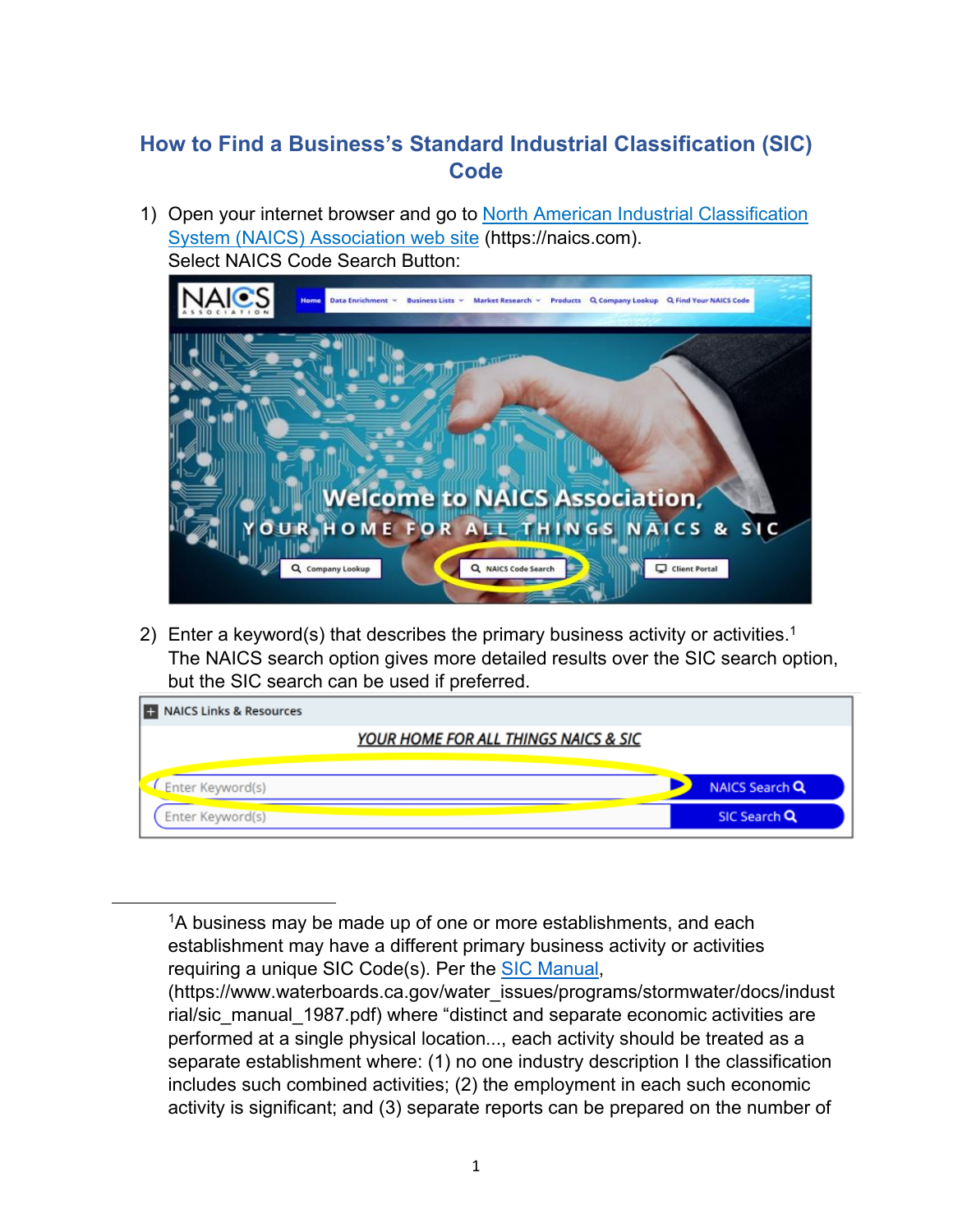3) Review the NAICS search results. If an NAICS code is identified matching the primary business activity or activities, click the blue 'View SIC' button on the right.

|        | <b>NAICS NAICS Title</b>                                             | <b>Common Keywords</b>                                                           | <b>SIC</b><br>Crosswalk |
|--------|----------------------------------------------------------------------|----------------------------------------------------------------------------------|-------------------------|
| 452311 | <b>Warehouse Clubs and Supercenters</b>                              | Warehouse clubs (i.e., food and general merchandise)                             | <b>View SIC</b>         |
| 236220 | <b>Commercial and Institutional Building</b><br>Construction         | Warehouse construction (e.g., commercial, industrial,<br>manufacturing, private) | <b>View SIC</b>         |
| 236210 | <b>Industrial Building Construction</b>                              | Industrial building (except warehouses) construction, general<br>contractors     | <b>View SIC</b>         |
| 238220 | <b>Plumbing, Heating, and Air-Conditioning</b><br><b>Contractors</b> | Warehouse refrigeration system installation                                      | <b>View SIC</b>         |
| 926120 | <b>Regulation and Administration of Transportation</b><br>Programs   | Railroad and warehouse commissions, nonoperating                                 | <b>View SIC</b>         |
| 332311 | <b>Prefabricated Metal Building and Component</b><br>Manufacturing   | Warehouses, prefabricated metal, manufacturing                                   | <b>View SIC</b>         |
| 332321 | <b>Metal Window and Door Manufacturing</b>                           | Rolling doors for industrial buildings and warehouses, metal,<br>manufacturing   | <b>View SIC</b>         |

4) Select the applicable SIC Code(s) for the primary business activity or activities and click on the four-digit number to view the SIC Code(s) description.

| <b>NAICS</b> | <b>NAICS Title</b>                              | <b>Common Keywords</b>                               | <b>SIC Crosswalk</b> |  |
|--------------|-------------------------------------------------|------------------------------------------------------|----------------------|--|
| 452311       | <b>Warehouse Clubs and Supercenters</b>         | Warehouse clubs (i.e., food and general merchandise) | Back                 |  |
| <b>SIC</b>   | <b>SIC Description</b>                          |                                                      |                      |  |
| 5311         | <b>Department Stores</b>                        |                                                      |                      |  |
| 5399         | <b>Miscellaneous General Merchandise Stores</b> |                                                      |                      |  |
| 5411         | <b>Grocery Stores</b>                           |                                                      |                      |  |

employees, their wages and salaries, sales or receipts, and other types of establishment data."